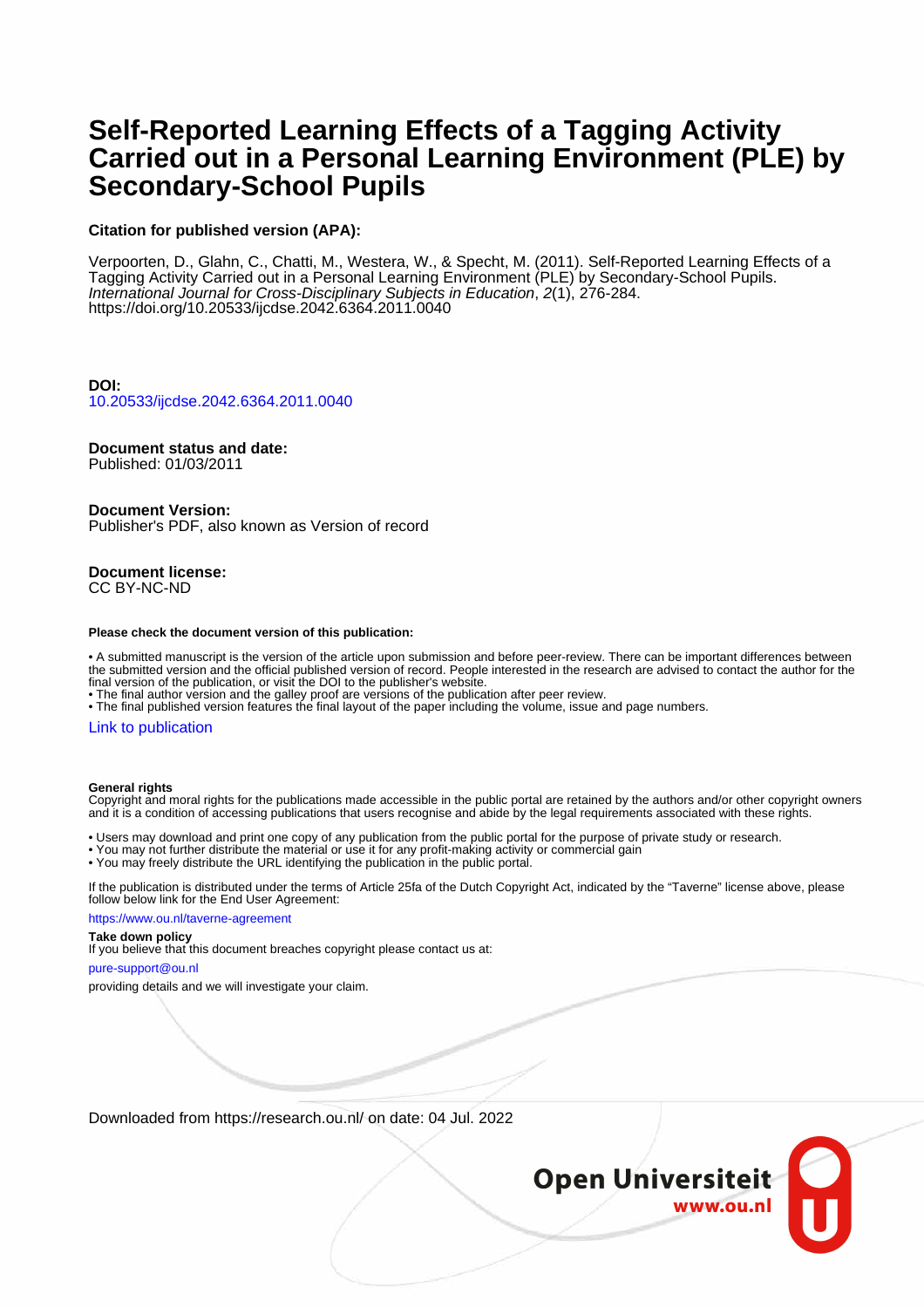**This is the pre-print of: Verpoorten, D., Glahn, C., Chatti, A., Westera, W., & Specht, M. (2011). Self-Reported Learning Effects of a Tagging Activity Carried out in a Personal Learning Environment (PLE) by Secondary-School Pupils. International Journal for Cross-Disciplinary Subjects in Education, 2(1), pp. 276-284.** 

The published version can be downloaded from: http://www.infonomics-society.org/IJCDSE/Contents%20Page%20Volume%202%20Issue%201.pdf

==============================================================

# **Self-Reported Learning Effects of a Tagging Activity Carried out in a Personal Learning Environment (PLE) by Secondary-School Pupils**

Dominique Verpoorten*<sup>1</sup>* Christian Glahn*<sup>1</sup>* Mohamed Amine Chatti*<sup>2</sup>* Wim Westera*<sup>1</sup>* Marcus Specht*<sup>1</sup> CELSTEC, Open University of the Netherlands<sup>1</sup>, University of Aachen<sup>2</sup>,*  ${dve, cg}$ *l, wim, spe* ${$ *@ou.nl*<sup>*1*</sup> *chatti@dbis.rwth-aachen.de2*

# **Abstract**

*This paper reports on the use of a Web 2.0 artifact by sixteen 14/15 year-old pupils in a formal learning context. The gathered data provides a first appreciation of how the participants saw the action of tagging resources as affecting five dimensions of their learning experience: satisfaction, feeling of learning, effects on recall, effects on understanding and sense of personalization of the learning sequence. Based on these self-reported judgments, a discussion is opened on the mere decision to divert highly complex Web 2.0 tools into "ordinary" learning tools. The study also raises side questions about how pupils give an account of their learning experience and how they balance, or not, content and process aspects is such a description.* 

Keywords: tags, tag cloud, PLEM, Personal learning environment, Web 2.0, recall, metalearning, judgment of learning, JOL, secondary school

# **1. A Web 2.0 artifact**

Personal Learning Environments, widget technology, social software, all Web 2.0 artifacts promoting the bookmarking, tagging and sharing of resources, are gaining momentum [1, 2] and have even been portrayed as the future of education [3, 4]. However, their possible contribution to regular

school instruction, remains unclear. This paper reports an attempt to incorporate a Web 2.0 artifact in a lesson. The artifact was developed by the University of Aachen. It is called PLEM (Personal Learning Environment Manager) [5]. While using this tool, students got acquainted with the tagging of the resources they found, that is with a common action conveyed and bolstered by the development of the Web 2.0.

# **1. Tagging resources**

The term tagging is used to describe the labeling of resources found on the Internet by using free form key words – the tags. The tagging of resources, widely adopted by many social software services in the context of the Web2.0 [6], results in user-generated metadata. Along with tags have emerged "tag clouds". A tag cloud is a visual design that describes the content of a website by displaying the tags associated to his content and by representing their relative importance through the use of different colors or weighted font size (see Figure 1). As much as a table of contents can do for a book and a menu of categories can do for a website, tag clouds provide a visual means for users to form a general impression of the underlying set of content and a "gist" of what the site is about [7].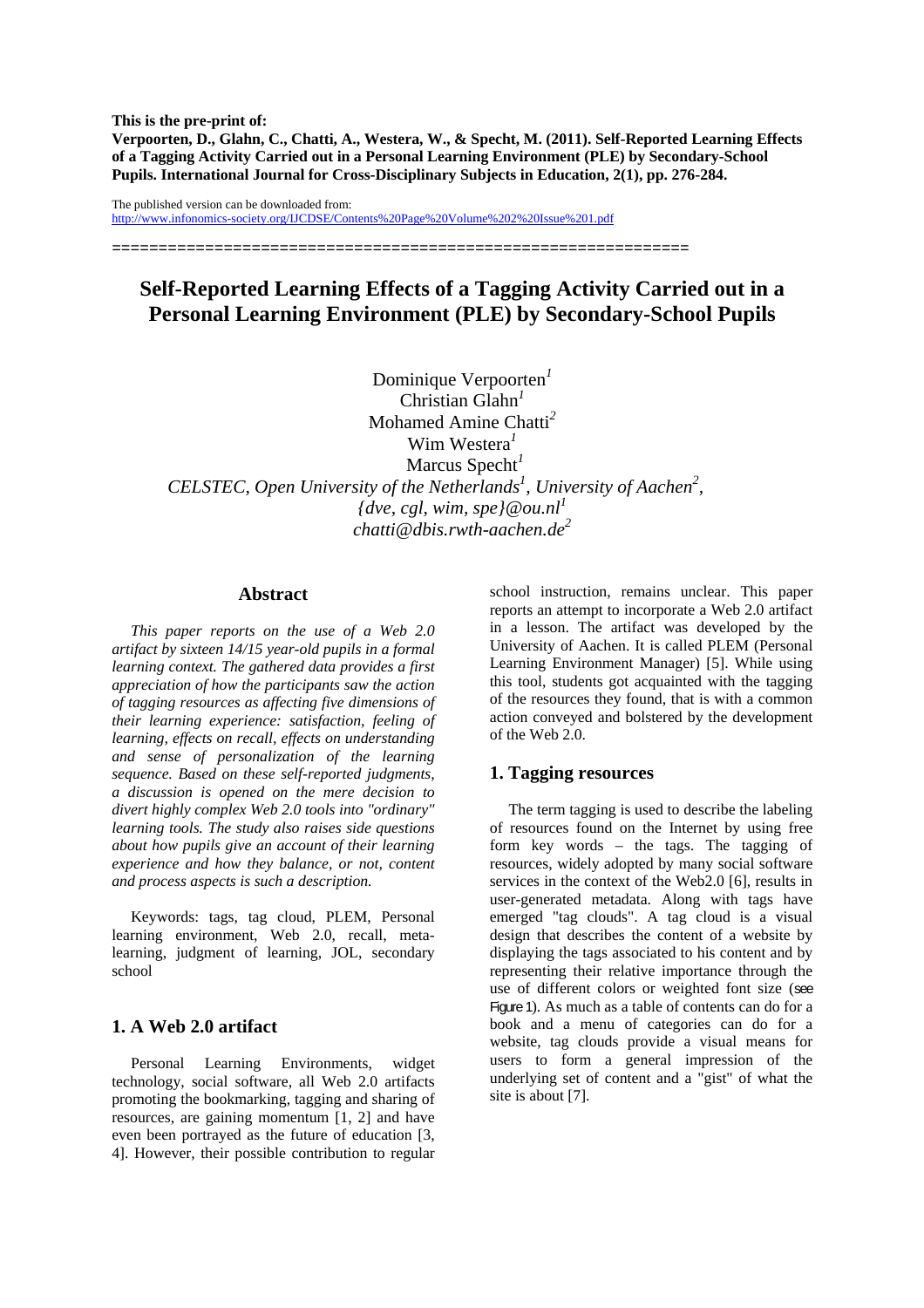

### 19 siede 19th century belge béatifié Canonisé catholic christ father damian flamand missionary missionnaire molokai news prêtre père damien **Figure 1. The PLEM tags cloud of a participant**

A number of scientific contributions have focused on tagging as a type of community driven creation of meta-data [8, 9, 10], or have studied tags as a way to improve the accessibility of contents [11, 12].

Only a modicum of empirical studies specifically address the cognitive and learning effects of the action of tagging on individuals. De Smet, Van Keer, and Valcke [13] have argued that tagging of own actions with a pre-defined vocabulary supports peer tutor's meta-cognitive processes. Shergold, Davies, and Lamour [14] used a list of fixed keywords to help learners to identify own skills. Not considering reflection on the tagging action itself, these studies contrast with Glahn, Specht, and Koper [15] who studied the potential of tag clouds to capture personal learning history and to stimulate reflection in informal learning settings. They point out that personal tag clouds and the use of highlighted tags can stimulate reflection on the tagging activity of learners and help them to evaluate and to monitor the semantic structure of the resources that they have found on the web. Individual benefits of the tagging activity are also addressed by Budiu, Pirolli, & Hong [16] who observe contrasted effects of tagging-bytyping versus tagging-by-clicking on both recognition and recall tests for the original material.

The experiment presented here differs from these studies in that it combines the following attributes: (a) it takes place in a formal learning context, (b) it is set up in a secondary school, (c) it gives room to perceived contribution of tagging to generic skills acquisition (recall, understanding) and not only to externally scored performance.

# **2. Method**

# **2.1. Context and assignment**

The study took place in a "Catholic studies" class offered to pupils aged 14 to 15 at the European School Mol (Belgium). During a lesson of 45', they were asked to search for Web resources on an assigned topic (the Belgian missionary Father Damian), to add and tag these resources in their PLEM (Personal Learning Environment Manager) and to look at the evolution of their tags cloud.

# **2.2. The digital tool**

PLEM is a rich tool providing facilities to qualify and orchestrate a personal collection of Web resources. It offers many functions (see Figure 2) and is underpinned by complex notions like "collective intelligence" and "long tail theory".



**Figure 2. PLEM offers a hub of typical Web 2.0 functions.** 

A learner can log into PLEM and create a personalized space, where he can easily aggregate, manage, tag, rate, and share learning entities of interest. An example of such a space is depicted in Figure 3. As an aggregator, PLEM enables learners to pull together learning resources from more than one source, remix and assemble them to form a new and personal "learning collection". Learning collections are made available and easy to search and reuse by the PLEM community. In addition, PLEM offers a distributed voting mechanism to locate quality learning resources. Each qualifying action of a learning entity (e.g. comment, link, save, like, rate, vote, view, share) counts as one vote for that learning entity. The mean value of all votes for a given learning entity is then used to measure its popularity.



**Figure 3. A participant's PLEM personal space for tagging, commenting, rating, sharing learning resources.**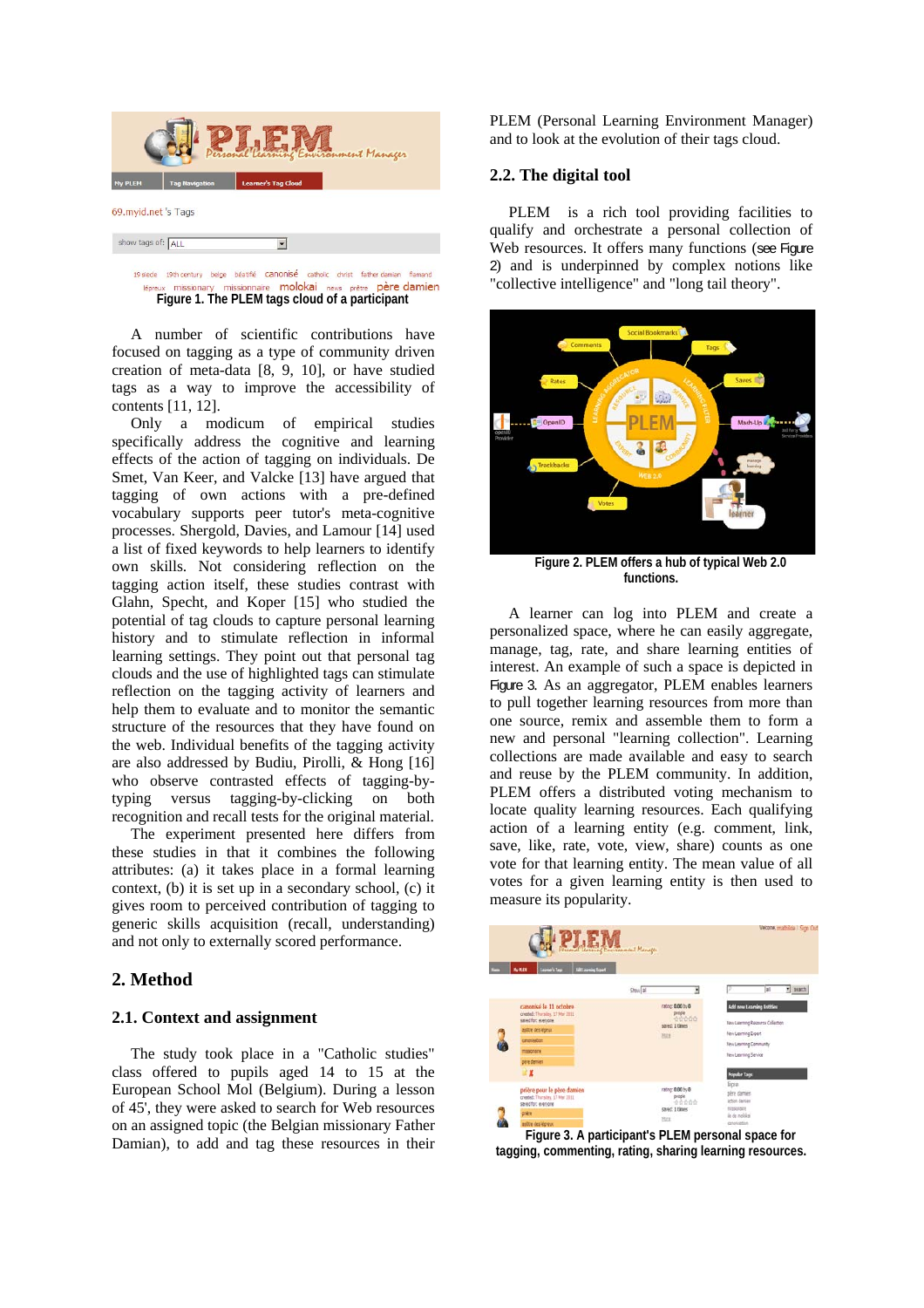# **2.3. Tagging for learning**

In the wealth of functions offered by PLEM, the lesson plan chosen for this study concentrates on the tagging activity. Pupils are requested to assign free-chosen keywords to the Web resources they found on the topic and to observe the evolution of their personal tag cloud. (Observations and questionnaires of this study bundle the tagging activity and the tag cloud follow-up. No specific effect of one or the other action are assessed).

In the realm of Web 2.0 research, tags and tag clouds are usually related to the so-called "social Web", stressing the fact that the resources and their qualifications can be shared with others. The assignment given here to pupils does not only drastically scope down the functions of PLEM, it also leaves out this social dimension. No mutual sharing of bookmarks, no comparison with peers' tags were included in the learning activity. Based on recent studies, this focus has a legitimacy of its own. Yet, Glahn [17] recently pinpointed that learners' main use of tagging and tag clouds was not "social" in the first place but initially guided by "cognitive management" needs of individuals. In the same vein, Panke & Gaiser [18] conducted two surveys to study the potential and limitations of social tagging as a tool for personal and collective knowledge management. They found that the use of tagging as a personal management tool was much more important to participants than using it as an information sharing tool.

# **2.3. Procedure**

Pupils were introduced to the tool during a 20 minutes session just before the beginning of the lesson. After the lesson, pupils answered an evaluation questionnaire meant to ascertain aspects of their learning experience: overall appreciation of the instructional sequence, feeling of learning, perceived contribution of the learning activity to understanding and memorization and contribution of the PLEM-based activity to an enhanced personalization of the unit of learning.

### **2.2. Data gathering**

Three methods were used to collect data.

**2.2.1. Questionnaires.** This type of data comes from participants' answers recorded through the online service Questback. The questionnaire comprised 23 questions (in four sections) meant to examine:

• pupils' appreciation of the task and its level of complexity;

- pupils' judgement of learning, viz. questions asking students to report the learning they believe they achieved as a consequence of having taken the lesson [19, 20];
- pupils' evaluation of the benefit that can be brought by the mere process of filling in a questionnaire [21] about their learning experience;
- pupils' understanding of PLEM and its functionalities.

Self-reported evaluations therefore provide the major part of the gathered data. This approach that takes "student's voice" as the main material for the investigation, was adopted for the following reasons:

- from a research perspective, it is important to achieve more objective evaluations of subjectivity [22, 23], especially regarding the acceptance and real use of new appliances;
- from an instruction perspective, asking for students' opinion upon the learning sequence they experience might be a (meta-)learning vehicle of its own right. In their work on "reflection amplifiers", seen as structured opportunities for students to examine and evaluate various aspects of their learning experience, Verpoorten, Westera, and Specht [24] describe learners' appreciation of the task, judgment of learning and other auto-cognitive and rating instruments as techniques to train reflection and self-awareness. The evaluation questionnaire was therefore presented to students as an integral part of the lesson;
- from a teacher/course evaluation perspective, McKeachie et Kaplan [25] express the viewpoint that students' estimation of their own learning, achievement of course goals, motivation for further learning, etc. are preferable to their evaluation of teacher or learning tools characteristics.

More generally, this article is part of a larger investigation process that positively takes what students can say about their learning experience as an object of study. Triangulations with more "objective" were nevertheless looked for.

**2.2.2. Observation of the activity outputs.** This second type of data comes from the analysis of participants' inputs in PLEM. By observing their tags and personal clouds, crosschecks with some subjective claims were inquired.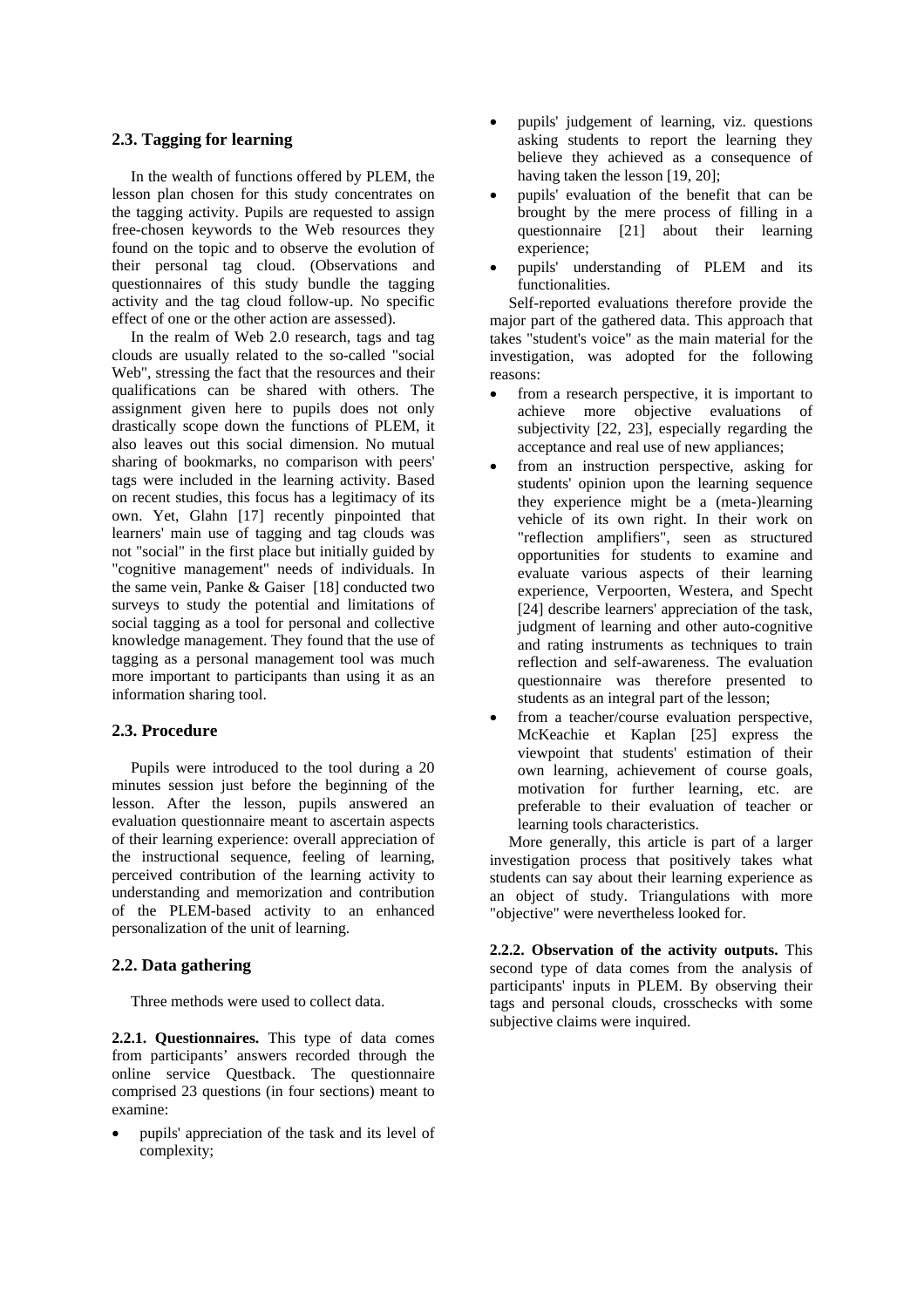**2.2.3. Analysis of a consequential task.** As a final and integrative task, pupils were asked to write down a text about Father Damian from as many elements they learnt through the PLEM-based sequence as possible. There was a time limit of 4 minutes for this task. The outputs were analyzed.

# **3. Results**

Due to the small size of the sample, results are sometimes given as raw figures.

# **3.1. Judgment of learning**

"Judgment of learning" is defined as asking learners to report the benefits they believe they reaped as a consequence of having taken a course or a lesson. To the question "What have you learnt from the lesson?", two answers (both explicitly stated by the teacher in his introduction and both clearly visible in the assignment page received by all pupils) were expected: (a) expected answer 1 (concerned with content): "I learnt about the life of Father Damian" (the historical character to which the Web search was dedicated), (b) expected answer 2 (concerned with process): "I learnt about using a tool called PLEM and/or about tagging documents".

Results show that an overwhelming majority of pupils restrain their judgment of learning to content-related aspects (expected answer n°1). Only 3 pupils (19%) mention, besides content aspects, that they learnt to use a new tool or that they learnt to tag websites. A crosscheck of these ratios was organized with the reasons given by pupils for their level of satisfaction (see Figure 4) about their learning experience.

1) This learning experience was a positive one for me.



**satisfied.** 

The same low proportion of pupils aware of a procedural learning (expected answer n°2) is found in these reasons. The two unsatisfied pupils give the complexity of the tool as a justification for non satisfaction. The two indifferent pupils do not give consistent answers, making reference to their experience of the whole course and not of the PLEM-based course. The 12 satisfied and very satisfied people motivate their rating by: (a) a feeling of learning about the assigned topic (5

answers), (b) the fact that such a lesson is different from regular lessons (5 answers), (c) a feeling of learning about the tool used (2 answer). Again, the portion of learning linked to processes (getting acquainted with a new tool and the action of tagging) is mentioned only by 2 (16,5%) satisfied/very satisfied pupils (one intersecting with the 3 "procedural pupils" in the previous question), despite its explicit mention and the massive presence of the new tool in the learning activity. It could be objected that the weak occurrence of the expected answer n°2 is due to a pre-existing knowledge of the tool. As they would already master this aspect of the learning experience, they would not mention it as new learning. Though no explicit question was settled thereabout, the knowledge of PLEM is quite doubtful due to its still experimental dimension and to its current cryptic address. Furthermore, one question bore upon pupil's current use of Web 2.0 affordances. Only one pupil out of 16 report a prior use of social bookmarking and none of tagging. Participants appear to be mainly anchored in a "book- culture", far from the portray of the "Generation X", "Net Geners", "Homo Zappiens", "digital natives" they are sometimes claimed to be.

# **3.2. Judgment on topic mastery**

Before and after their work in PLEM, pupils were asked to assess their perceived level of mastery of the assigned topic. Pupils could choose between 4 levels of knowledge going from ignorance to a detailed knowledge. According to students, the PLEM-based learning activity resulted in learning gains (Figure 5).



### **3.3. Generic skills development**

Since it is doubtful that Web 2.0 technologies will convince teachers without efforts to make explicit the competence these technologies are likely to train, the study collected appreciations of how the participants saw the action of tagging as affecting their understanding (see Figure 6) and memorization (see Figure 7), considered as generic or soft skills.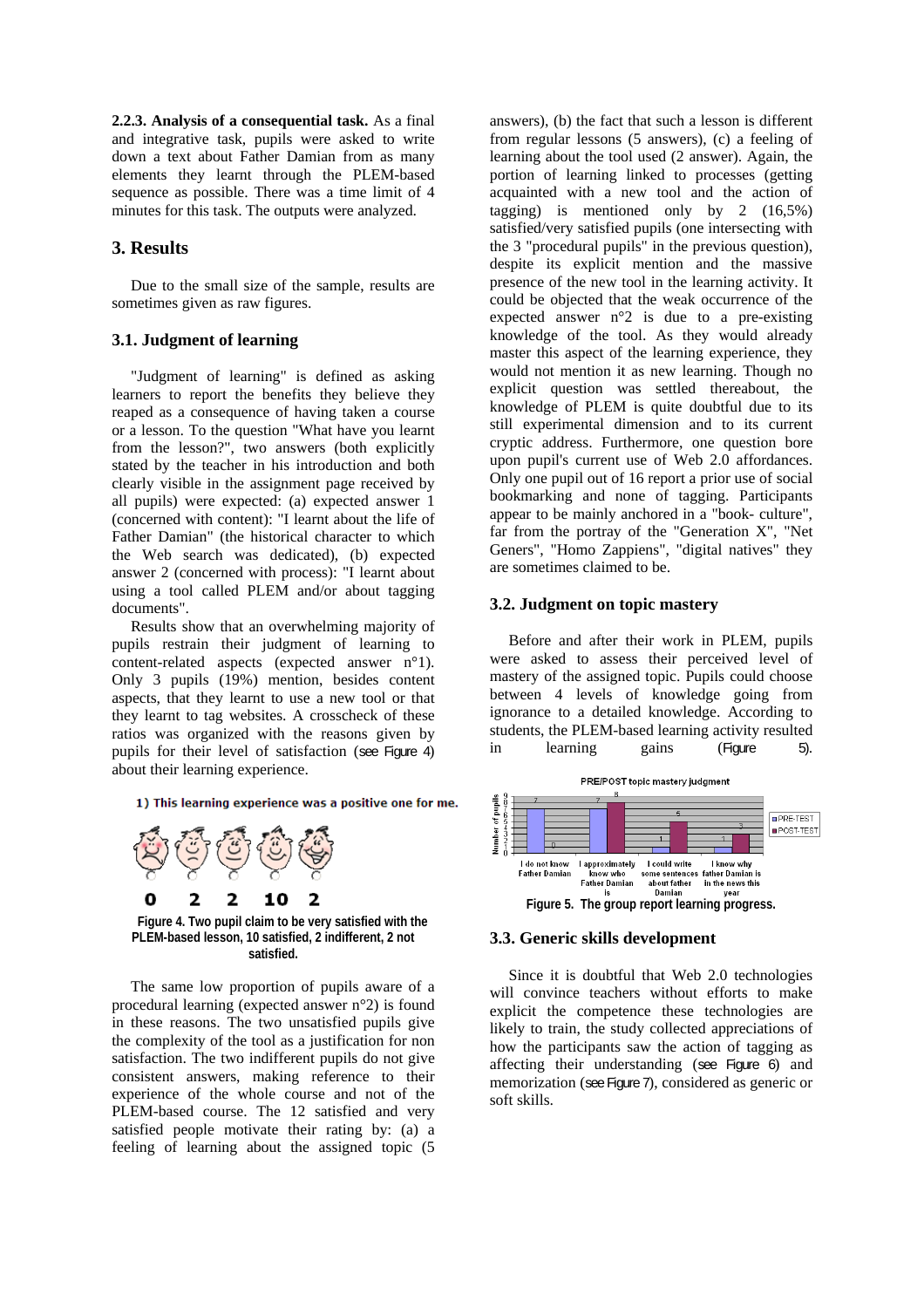

**Figure 6. Pupils are affirmative about the positive impact of tagging on their memorization.** 



**Figure 7. Pupils are affirmative about the positive impact of tagging on their memorization.** 

In an attempt to obtain objective confirmation of this positive relationship that pupils trace between tagging and memorizing, the final text produced by the pupils on the covered topic was analyzed. The words used in this text (column 3 in Table 1) were compared to the words used as tags (column 1 in Table1). Words used in both were supposed to be evidence of improved memorization. Hence, this approach did not give conclusive results. The only thing that can be said is that the words found in the final text have been used as tags (see Table 1).

| Table 1. Comparison of tags and words in the final text. |  |  |  |  |  |
|----------------------------------------------------------|--|--|--|--|--|
|----------------------------------------------------------|--|--|--|--|--|

|          | Tags<br>on<br>resources<br>(in<br>brackets,<br>number of<br>resources) | Tags in the<br>personal<br>cloud | in<br>Words<br>final<br>the<br>text |
|----------|------------------------------------------------------------------------|----------------------------------|-------------------------------------|
| Pupil 1  | 34(3)                                                                  | 25                               | 7                                   |
| Pupil 2  | 12(2)                                                                  | 12                               | 6                                   |
| Pupil 3  | 23(4)                                                                  | 22                               | 7                                   |
| Pupil 4  | 7(2)                                                                   | 6                                | 3                                   |
| Pupil 5  | 5(1)                                                                   | 5                                | 6                                   |
| Pupil 6  | 16(2)                                                                  | 14                               | 10                                  |
| Pupil 7  | 20(3)                                                                  | 20                               | 13                                  |
| Pupil 8  | 11(3)                                                                  | 10                               | $\boldsymbol{4}$                    |
| Pupil 9  | 6(1)                                                                   | 6                                | 5                                   |
| Pupil 10 | 15(2)                                                                  | 10                               | 5                                   |
| Pupil 11 | 26(4)                                                                  | 26                               | 4                                   |
| Pupil 12 | 38(6)                                                                  | 16                               | 13                                  |

| Pupil 13 | 13(2)  | 10 |  |
|----------|--------|----|--|
| Pupil 14 | 18(4)  | 15 |  |
| Pupil 15 | 12(4)  |    |  |
| Pupil 16 | 48 (9) | 35 |  |

The results of Table 1 were given to the teacher in the hope that he might spot patterns thanks to his good knowledge of the pupils. After having expressed surprise about the variety of the combinations, the teacher drew his attention to high-achivers, like pupil 12. According to him, such profile might be prone to cover more websites and use more tags. This heavy use of tags would not necessarily reflect in higher number of components of their tags cloud, probably because they use common tags for several websites. The teacher also wonders whether high-achievers, like pupil 12, would not have a tendency to make an more intensive exploitation of their keywords in the final text. Pupil 16, also a high-achiever, is given in contrast. It seems that she created many tags during her study without using lots of them in the final text, like if some inner filtering had occurred while she was tagging and building her tag cloud.

# **3.4. Contextualization of the tagging activity**

A section of the evaluation questionnaire aimed at identifying participant perceptions in engaging with a learning event like the PLEM-based lesson. The purpose was to investigate how they hypothetically posited the exploration of the topic done with the support of PLEM against other possible modes of engagement with the topic: regular chalk-and-talk teaching, collaborative learning, drill-and-practice exercises, etc. These possibilities replace the PLEM exercise into the general issue of the diversification of learning methods [26, 27]. The PLEM assignment appears as one learning event among others. The questions related to this issue requested an effort of imagination. Pupils were asked to give what would be the best location of the PLEM tagging exercise in a broader sequence on the topic that would comprise a lecture on the topic. Would the pupil put the tagging exercise before or after this lecture? Answers are given in Figure 8.

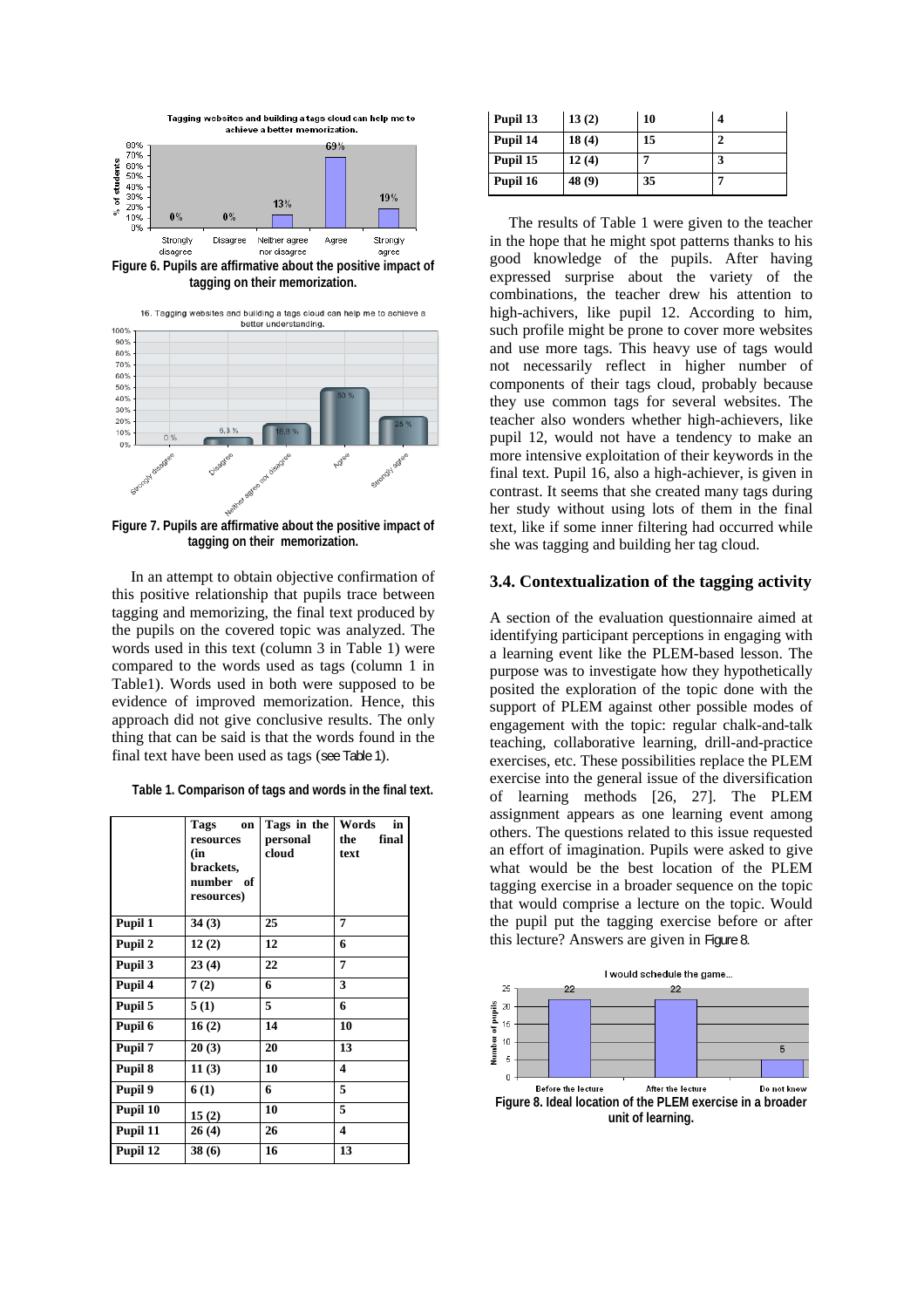Interestingly, relatively balanced percentages were also obtained in a research on the ELEKTRA serious game in physics [28], conducted on a sample of 49 pupils (see Figure 8). According to pupils' claim, instructional activities of a learning sequence could be given different arrangements. Exactly the same percentage of pupils was found that would prefer having the game before and after the regular lecture.



# **4. Discussion**

The study draws 3 observations regarding the relevance and the approach of Web 2.0 tools in secondary school settings.

# **4.1. Formal learning requests specific approaches to Web 2.0**

Does it make sense to make a limited use of so a complex Web 2.0 tool, as PLEM, in a traditional environment as a classroom? The use of Web 2.0 artifacts in formal instruction contexts has not retained much attention so far. Even widgets that claim to have a link with the realm of school are far less numerous than widgets conceived for other domains. A quick search, conducted on January 22, 2010, on Yahoo Widgets website with the keywords "school", "education" and "learning" returns respectively 19, 47 and 70 results while games, calendar, finance or news return 641, 105, 93 and 812 results. Neither in Google gadgets nor in Apple Dashboard widgets is education listed in the categories. In addition, a closer look shows that, from a qualitative viewpoint, many widgets retrieved for the three keywords (school, learning, education) are foreign to regular classroom or elearning course, to say nothing of the sickening "Last day of school countdown" widget.

Up to now, the available scientific literature does not put a lot into this issue of infusing Web 2.0 technologies in formal education. Its efforts mainly bear on mash-up integration of existing widgets and third-party tools with institutioncentric information, services, LMSs and VLEs [29, 30, 31]. Concerns about architecture, interoperability and reusability are dominant and these technical issues remain impenetrable, if not

incomprehensible, for the educator who sticks to a basic concern: what it means to work with these new technological artifacts and how this affects the type of educational support offered to the students. Technological development takes for granted that existing tools and widgets can be loaded with enough instructional value to be used in relation with formal instruction processes or units of learning [32], which might turn not to be the case or only at certain conditions sometimes hard to achieve at school.

Current research also assumes that student's personal learning environments (PLEs) composed of widgets not offered by the institution should remain available as support for regular courses [33], which also might not be the case. For instance, Hardy et al. [34] show that even when undergraduates do have a good level of IT competence and confidence, they tend to be conservative in their approaches to university study, maintaining a clear separation between technologies for learning and for social networking. Based on a correlation between a high usage of social networking sites (like Facebook) while studying and lower grades, Kirschner and Karpinski [35] suggest that blurring this separation might be detrimental to learning. Margaryan and Littlejohn [36] lean on their findings on the low level of use of and familiarity with collaborative knowledge creation tools, virtual worlds, personal Web publishing, and other emergent social technologies, to cast doubts on the ability or the wish of students to use complex digital tools in their learning practice.

It is therefore important to keep technological development and real-world experimentation with teachers and students in parallel, otherwise there is a risk to solve highly technical challenges while basic instructional practice is neglected.

# **4.2. Scaffolds towards Web 2.0 tools are needed**

In the area of personal learning environment research, Mödritscher et al. [37] have developed this daring pedagogical assumption: "we consider the learning environment an important part of the learning outcome as opposed to an instructional condition. Therefore, a learner designs her learning environment by establishing a network of people, artifacts, and tools (manually or with the support of personalization services) and interacting with that environment" (see also [38]). This stance, very interesting but demanding in regard to the development of meta-learning abilities, establishes a macro-competence ("I am capable of designing my learning environment") but does not provide any clue about the scaffolding needed to achieve it. Obviously, the pupils having participated to the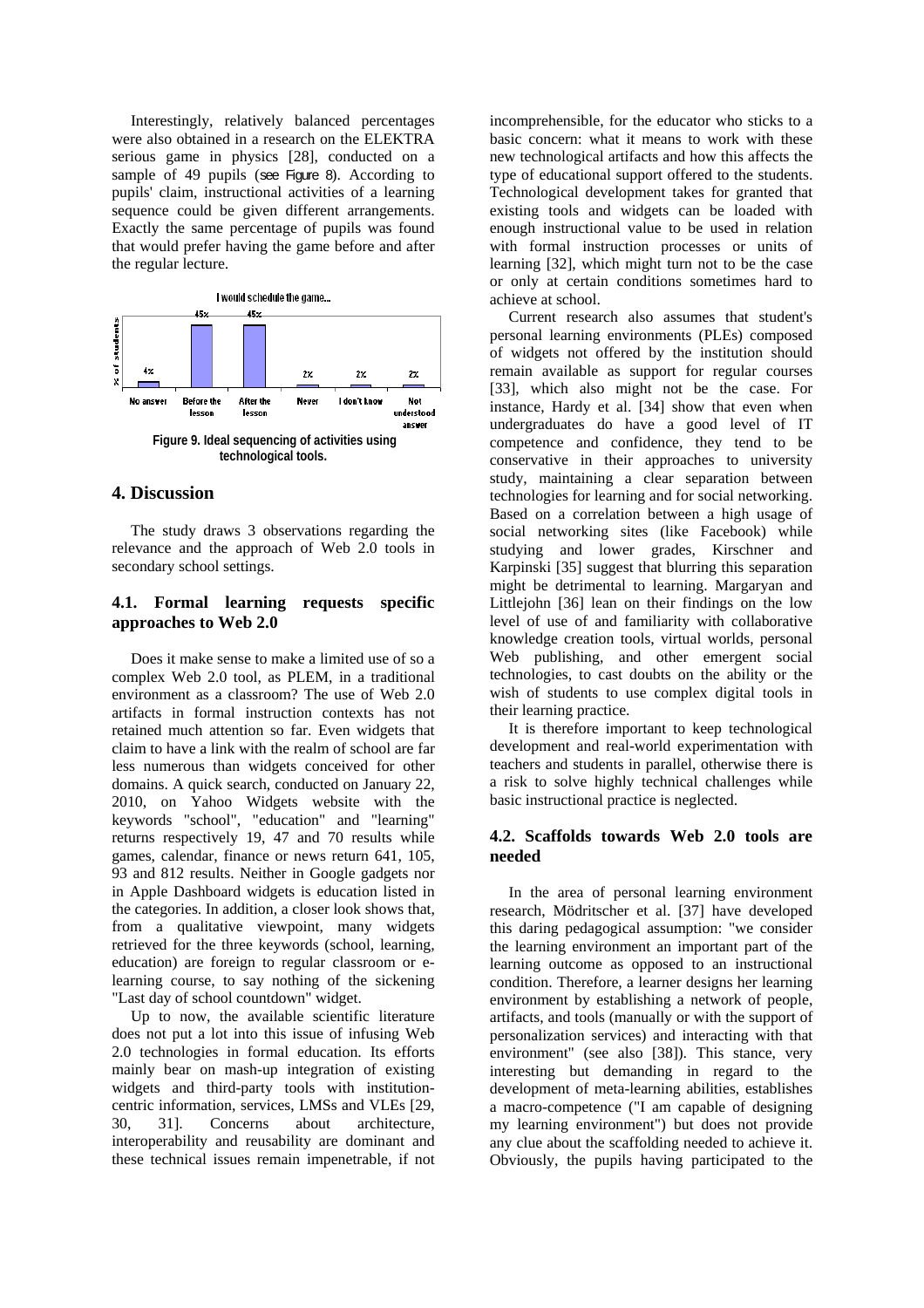present study are far from the ambitious objective. Here, PLEM has been restricted to tagging functionalities. Despite this drastic amputation, the majority of pupils found that the task is at a right or at a high level of complexity (see Figure 9).

The task's level of complexity was:



**Figure 10. Even restricted and tutored use of PLEM represents a fine or high level of complexity for some pupils.** 

When asked to describe what PLEM is, only 2 pupil out of 16 managed to give an answer reflecting the specifics of the tool. How can a pupil be guided to the understanding and the optimal management of a personal learning environment? Maybe through very constrained tasks like the ones presented here, even though they look ridiculous to current users of PLEs. The problem is that these advanced users, and developers of PLEs are already deep into self-regulated learning and take Web2.0 functionalities for granted as well as the knowledge and the skills going along these practice. Such assumptions can induce a certain blindness to the conditions of acceptance and use in real-world instruction settings.

## **4.3. Account of the learning experience**

One observation of this study goes beyond the use of PLEM. It touches upon the ability of pupils to describe their learning experience during a lesson. In all humanities courses, it is admitted that students must be able to provide clear, structured, detailed answers to questions about any covered topic. The topic "learning" – the basic activity of a student – might be an exception. The participants to this study have 9 to 10 years tuition behind them and they do not seem to be well trained to produce an integrated account of a lesson. Even though prominent authors (Schön, Bateson, Kolb) and researchers have been stressing for years the importance for learning of notions like metacognition, meta-learning, learning to learn, whose practice is supposed to gradually develop learners'

awareness of what helps and hampers a consistent orchestration of the various dimensions of their learning processes, the procedural aspects (the "how I learnt") are blatantly missing in the description of the PLEM-based activity produced by the pupils. Without downplaying the value of the educational research mainstream which gives precedence to objective data, this study invites to dig into student's view on learning, to study the potential of narrative approaches to learning and to further elaborate the notion of "instructional metacognitive knowledge", coined by Elen and Lowyck [39] and rightly defined as knowledge about the learning potential of (elements of) instructional environments. The term highlights the object of that knowledge (instruction) and its selfreflexiveness (relationship to "my" learning). Instructional metacognitive knowledge may constitute an important mediating variable that accounts for the lack of direct effects of instructional media, methods or interventions on learning outcomes.

# **5. Conclusion**

As rightly expressed by Merrill, Drake, Lacey, and Pratt [40], there is a major difference between formal and informal learning: "Students are persons who submit themselves to the acquisition of specific knowledge and skill from instruction, learners are persons who derive meaning and change their behavior based on their experiences. All of us are learners, but only those who submit themselves to deliberate instructional situations are students". This article reported an attempt to have a Web 2.0 tool, so far used for informal learning, used by pupils in a formal learning context.

A small-scale questionnaire survey allowed to explore secondary pupils' perspective on their first confrontation with such a tool called "Personal Learning Environment Manager". Satisfaction, feeling of learning, perceived effects of the tool on generic competence have been documented.

Results gave rise to observations related to the need for more investigation of real-world practice and of scaffolding techniques towards an autonomous usage of Web 2.0 artifacts.

The study lets also emerge educational challenges related to the development of instructional meta-cognitive knowledge.

# **6. Acknowledgement**

The authors are grateful to the pupils and the teacher, Mr. Villars, who welcomed them in their classroom.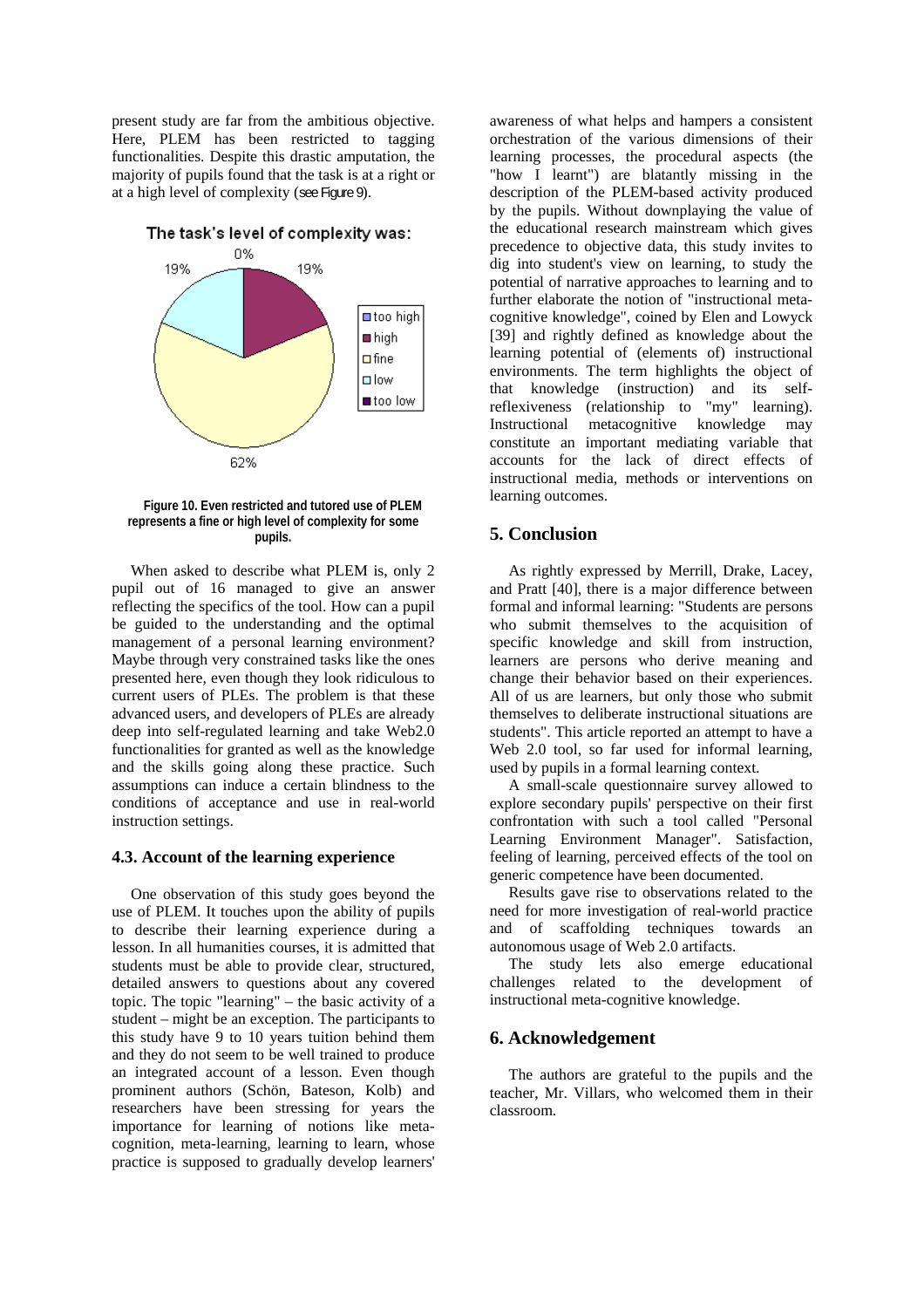# **7. References**

[1] C. Owen, "*Market Map: Gadget et Widget Universe*", 2007. Retrieved 4 April, 2011, from http://www.firstpartner.net/upload/pdf1231772560746.pdf

[2] S. Wilson, "*Patterns of personal learning environments*", 2008. Retrieved 4 April, 2011, from http://digitalcommons.bolton.ac.uk/iec\_journalspr/4

[3] G. Attwell, "*Personal Learning Environments - the future of eLearning?*", 2007. Retrieved 4 April, 2011, from

http://www.elearningeuropa.info/files/media/media11561.pdf

[4] D. Jones, "*PLES: framing one future for lifelong learning, e-learning and universities*". Paper presented at the 5th International Lifelong Learning (Ascilite), Melbourne, 2008.

[5] M. Chatti, Anggraeni, M. Jarke, M. Specht, and K. Maillet, K. "PLEM: a Web 2.0 driven Long Tail aggregator and filter for e-learning", *International Journal of Web Information Systems*, 6(1), 2010, pp. 5- 23.

[6] G. Smith, *Tagging, people-powered metadata for the social web*, Berkley, CA: Prentice Hall, 2008.

[7] A.W. Rivadeneira, D.M. Gruen, M.J. Muller, and D.R. Millen, D.R., "*Getting our heads in the clouds: toward evaluation studies of tag clouds*". Paper presented at the Conference on Human Factors in Computing Systems, 2007, pp. 995-998.

[8] P. Heymann, P., and H. Garcia-Molina, "*Collaborative creation of communal hierarchical taxonomies in social tagging systems*", InfoLab Technical Report, Computer Science Department, Stanford University, 2007.

[9] W.T. Hsieh, W.S. Lai, W.S., and S.C.T. Chou S.C.T., "*A collaborative tagging system for learning resources sharing*". In A. Méndez-Vilas, A. Solano Martín, J.A. Mesa González, & J. Mesa González (Eds.), Current developments in technology-assisted education, vol. II: technological science education, collaborative learning, knowledge management, pp. 1364-1368, Badajoz, Spain: Formatex, 2006.

[10] J. Yew, F. P. Gibson, and S. D. Teasley, "Learning by Tagging: The Role of Social Tagging in Group Knowledge Formation", *MERLOT Journal of Online Learning and Teaching*, 2(4), 2006, pp. 275-285.

[11] T. Ishikawa, P. Klaisubun, P., and M. Honma, M, "*Navigation Efficiency of Social Bookmarking Service".* Proceedings of the International Conference on Web-Intelligence and Intelligent Agent Technology – Workshops, WI-IATW2007, 2007, pp. 280-283.

[12] E. Michlmayr, and S. Cayzer, "*Learning user profiles from tagging data and leveraging them for personal(ized) information access*". Proceedings of the Tagging and Metadata for Social Information Organization Workshop, 2007. Retrieved 4 April, from http://publik.tuwien.ac.at/files/pub-inf\_4595.pdf

[13] M. De Smet, H. Van Keer, and M. Valcke, M., Cross-age peer tutors in asynchronous discussion groups: studying the impact of tutors labeling their interventions, *Journal of Computer Assisted Learning*, 24, 2008.

[14] C. Shergold, J. Davies, J., and S. Lamour, S, "*Now we're talking: how tag clouds can improve skill conversations at university*". Paper presented at the 7th elearning@greenwich conference - Making it personal,<br>Greenwich, 2009. Retrieved 4 April, from Retrieved 4 http://www.sussex.ac.uk/tldu/studentskills/skillclouds

[15] C. Glahn, M. Specht, and R. Koper, "*Reflecting on web-readings with tag clouds*". Paper presented at the 11th International Conference on Interactive Computer aided Learning (ICL), Valencia, 2008. Retrieved 4 April, from http://dspace.ou.nl/handle/1820/1581

[16] R. Budiu, P. Pirolli, and L. Hong, "*Remembrance of things tagged: how tagging effort affects tag production and human memory*". Paper presented at the 27th international conference on Human factors in computing systems, Boston, 2009. Retrieved 4 April, from http://web.mac.com/peter.pirolli/Professional/About\_Me files/1119-pirolli.pdf

[17] C. Glahn, "*Contextual support of social engagement and reflection on the Web*". Doctoral thesis. September, 18, 2009, Heerlen, The Netherlands: Open University of the Netherlands, CELSTEC. Retrieved 4 April, from http://dspace.learningnetworks.org/handle/1820/2062

[18] S. Panke, and B. Gaiser, "With My Head Up in the Clouds'': Using Social Tagging to Organize Knowledge", *Journal of Business and Technical Communication*, 23, 2009, pp. 318-349.

[19] R. Azevedo, "Computer Environments as Metacognitive Tools for Enhancing Learning", *Educational Psychologist*, 40, 2005, pp. 193-197.

[20] V. Richmond, P. McCroskey, P. Kearney, and T.G. Plax, "Power in the classroom VII: Linking behavior alteration techniques to cognitive learning", *Communication Education*, 36, 1987, pp. 1-12.

[21] C. Ellett, K. Loup, R. Culross, J. McMullen, and J. Rugutt, "Assessing Enhancement of Learning, Personal Learning Environment, and Student Efficacy: Alternatives to Traditional Faculty Evaluation in Higher Education", *Journal of Personnel Evaluation in Education*, 11(2), 1997, pp. 167-192.

[22] B. De Finetti, "Methods for discriminating levels of partial knowledge concerning a test item", *British Journal of Mathematical and Statistical Psychology*, 18, 1965, pp. 87-123.

[23] D. Leclercq, "*Qualités édumériques de systèmes d'évaluation pédagogique des performances cognitives des étudiants*" [Assessing the qualities of assessment systems for students cognitive performance], Labset, University of Liège, Belgium, 2004.